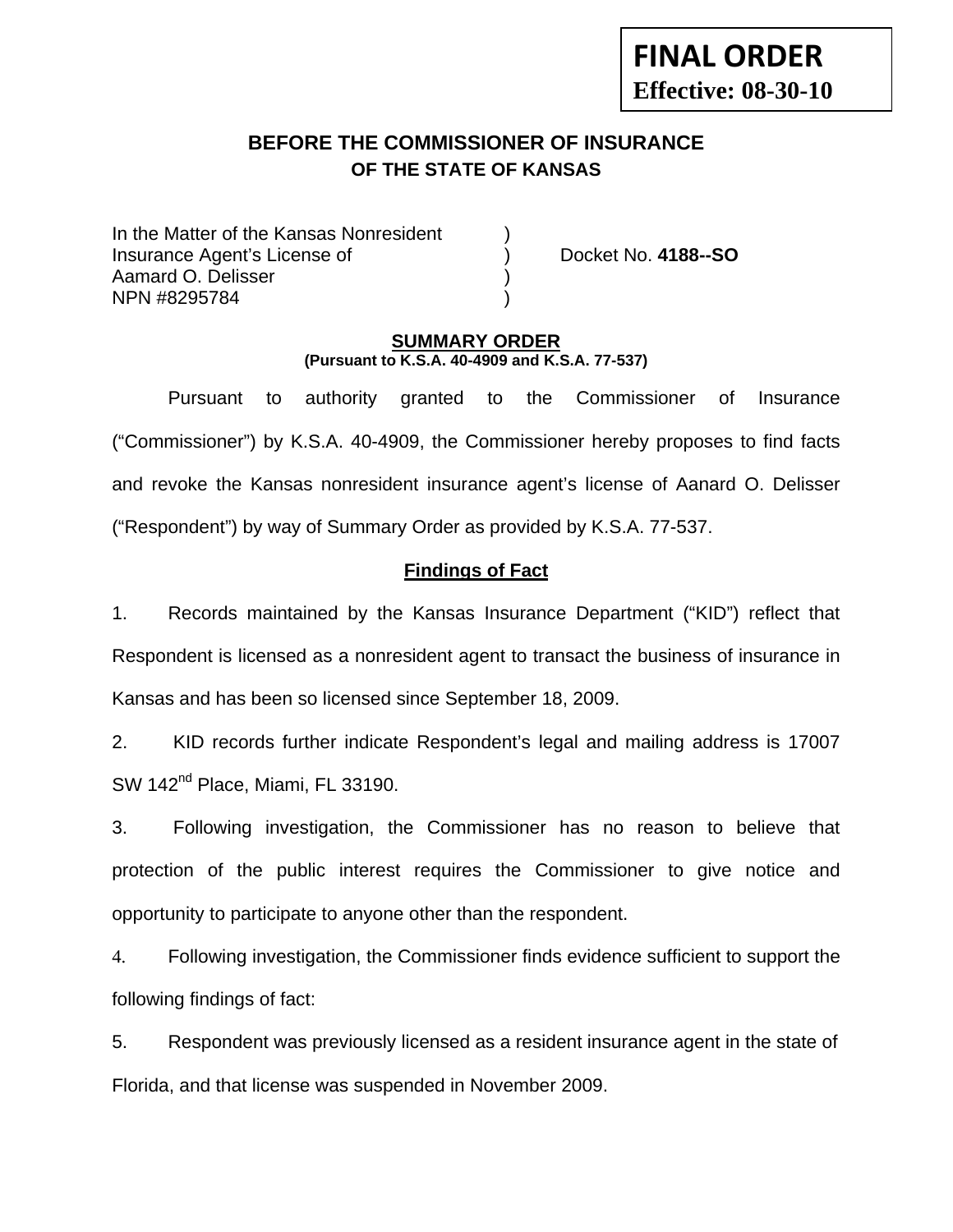6. Respondent was previously licensed as a nonresident agent in Louisiana and

Kentucky, and each of those licenses has been revoked or suspended.

7. Respondent did not report any of these actions to the Kansas Insurance

Department within 30 days as required by K.A.R. § 40-7-9(a) and has not reported them to date.

8. By letter of July 14, 2010, counsel for KID wrote to Respondent at his mailing

address of record and invited Respondent to reply within 15 business days if he

disputed the above.

9. To date, the letter has not been returned and Respondent has not replied.

#### **Applicable Law**

10. K.S.A. 40-4909(a) provides, in relevant part:

"The commissioner may deny, suspend, revoke or refuse renewal of any license issued under this act if the commissioner finds that the applicant or license holder has. . .(2) Violated: (A) Any provision of chapter 40 of the Kansas Statutes Annotated, and amendments thereto, or any rule and regulation promulgated thereunder; . . . ." K.S.A. 40-4909(a).

11. "Unless denied licensure pursuant to K.S.A. 2009 Supp. 40-4909, and amendments thereto, a nonresident person shall receive a nonresident agent license if . . . Such person is currently licensed as a resident and in good standing in such person's home state. . . ." K.S.A. 40-4906(a)(1).

12. In addition, the Commissioner may revoke any license issued under the Insurance Agents Licensing Act if the Commissioner finds that the interests of the insurer or the insurable interests of the public are not properly served under such license. K.S.A. 40-4909(b).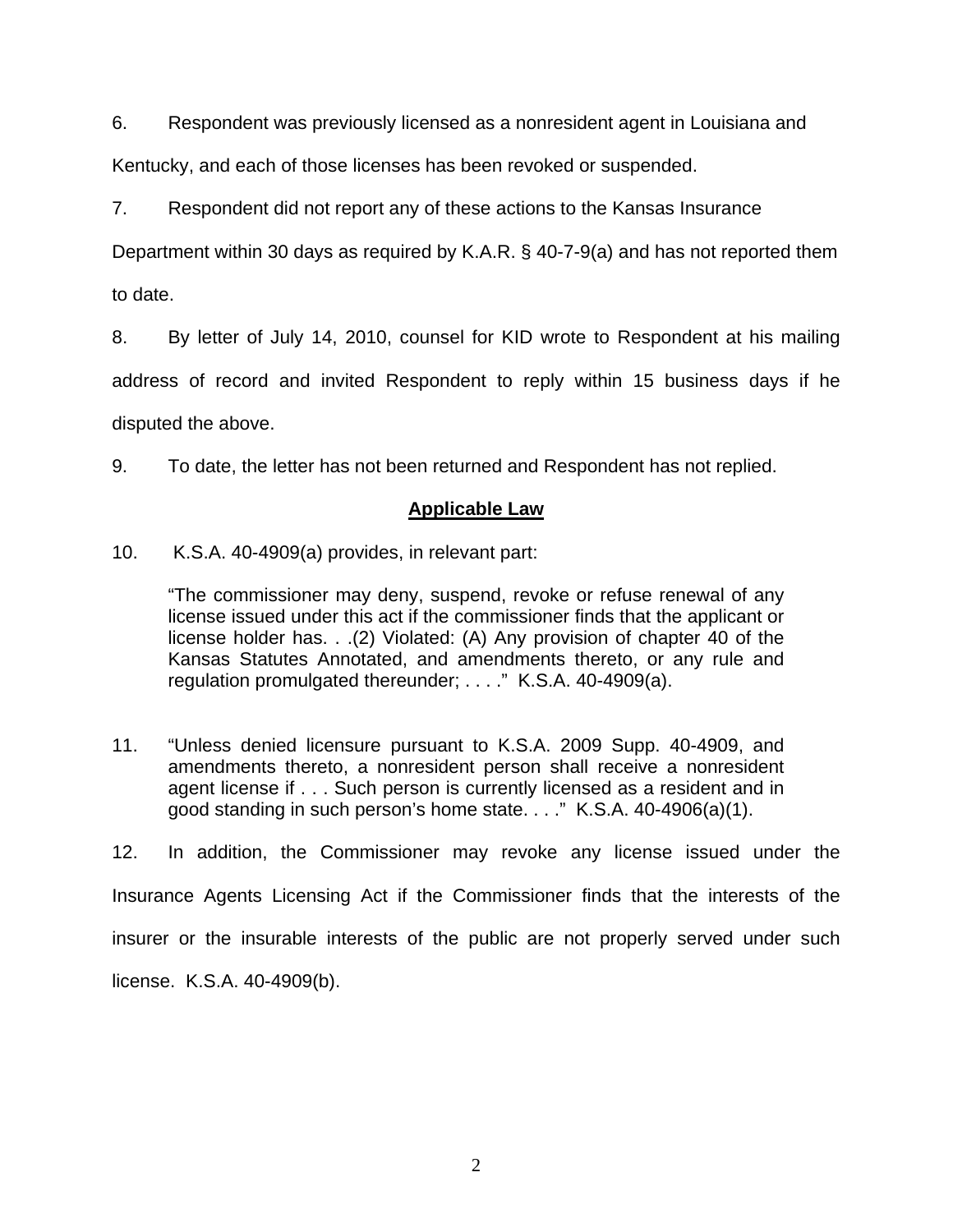#### **Conclusions of Law**

13. The Commissioner has jurisdiction over Respondent as well as the subject matter of this proceeding, and such proceeding is held in the public interest.

14. The Commissioner finds, based on the facts contained in paragraph 5, that Respondent's license may be revoked pursuant to K.S.A. 40-4906(a) because Respondent is no longer licensed and in good standing in his home state and, thus, no longer qualified to hold a reciprocal license.

15. The Commissioner finds, based on the facts contained in paragraphs 5, 6, and 7, that Respondent's license may be revoked, pursuant to K.S.A. 40-4909(a)(2)(A), because Respondent has committed three violations of a provision of the chapter 40 of the Kansas Statutes Annotated by failing to report three disciplinary actions to the Commissioner.

16. Based on the foregoing findings, the Commissioner concludes that sufficient grounds exist for the revocation of Respondent's insurance agent's license pursuant to K.S.A. 40-4909(a).

17. The Commissioner further concludes Respondent's license may be revoked pursuant to K.S.A. 40-4909(b) because such license is not properly serving the interests of the insurer and the insurable interests of the public.

18. Based on the facts and circumstances set forth herein, it appears that the use of summary proceedings in this matter is appropriate, in accordance with the provisions set forth in K.S.A. 77-537(a), in that the use of summary proceedings does not violate any provision of the law, the protection of the public interest does not require the KID to give notice and opportunity to participate to persons other than Respondent, and after

3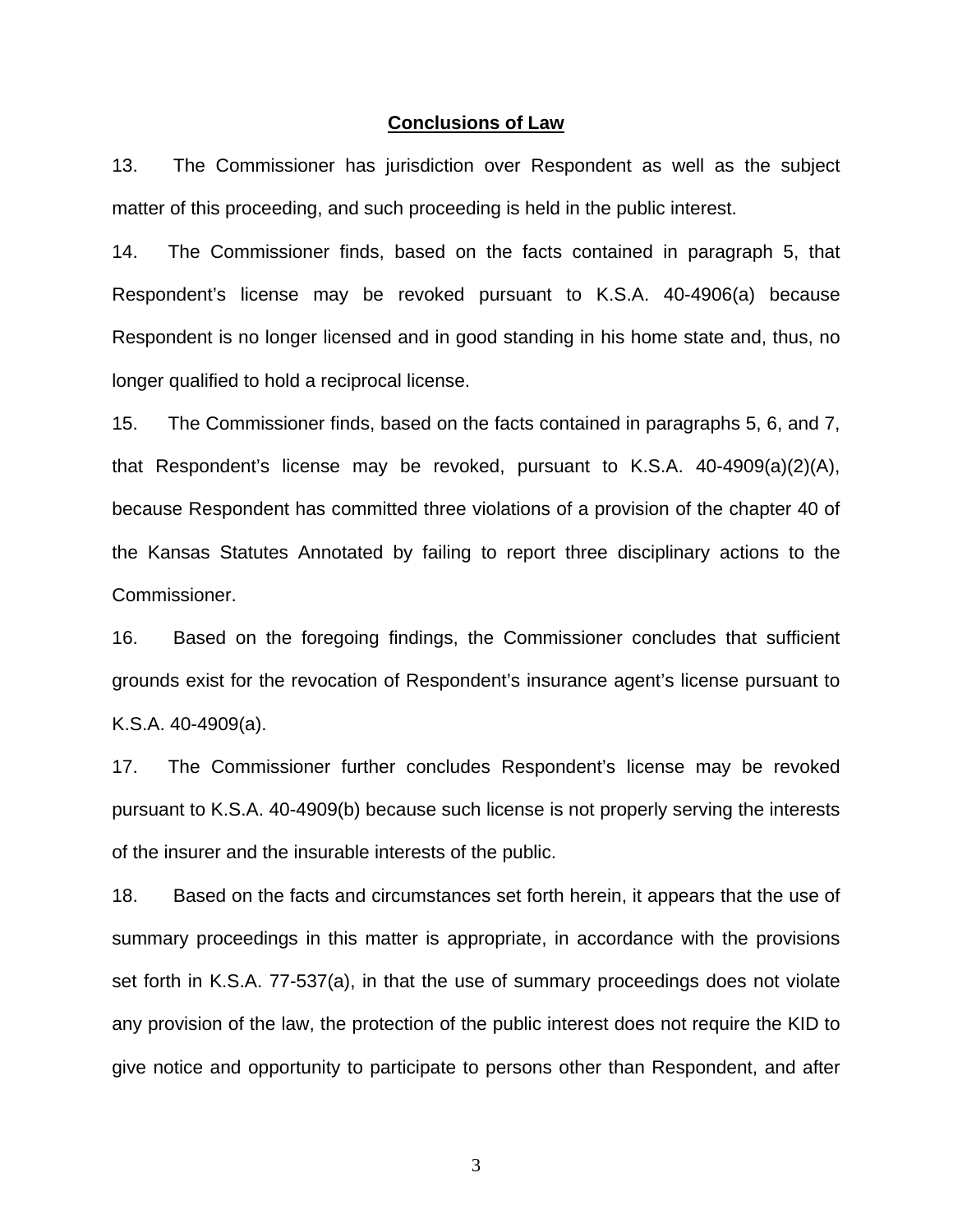investigation, KID believes in good faith that the allegations will be supported to the applicable standard of proof.

 **IT IS THEREFORE ORDERED BY THE COMMISSIONER OF INSURANCE THAT** the Kansas nonresident insurance agent's license of **AARNARD O. DELISSER** is hereby **REVOKED. It is further ordered,** that **AARNARD O. DELISSER** shall **CEASE and DESIST** from the sale, solicitation, or negotiation of insurance and/or receiving compensation deriving from the sale, solicitation, or negotiation of insurance conducted on and after the effective date of this order.

## **IT IS SO ORDERED THIS \_\_\_11th\_\_ DAY OF AUGUST 2010, IN THE CITY OF TOPEKA, COUNTY OF SHAWNEE, STATE OF KANSAS.**



/s/ Sandy Praeger Sandy Praeger Commissioner of Insurance

/s/ John W. Campbell John W. Campbell General Counsel

## **NOTICE OF RIGHTS TO HEARING AND REVIEW**

**Within fifteen (15) days of the date of service of this Summary Order,** 

**Respondent** may submit a written request for a hearing pursuant to K.S.A. 77-537 and

K.S.A. 77-542. Any request for a hearing should be addressed to the following:

 John W. Campbell, General Counsel Kansas Insurance Department 420 S.W.  $9<sup>th</sup>$  Street Topeka, Kansas 66612